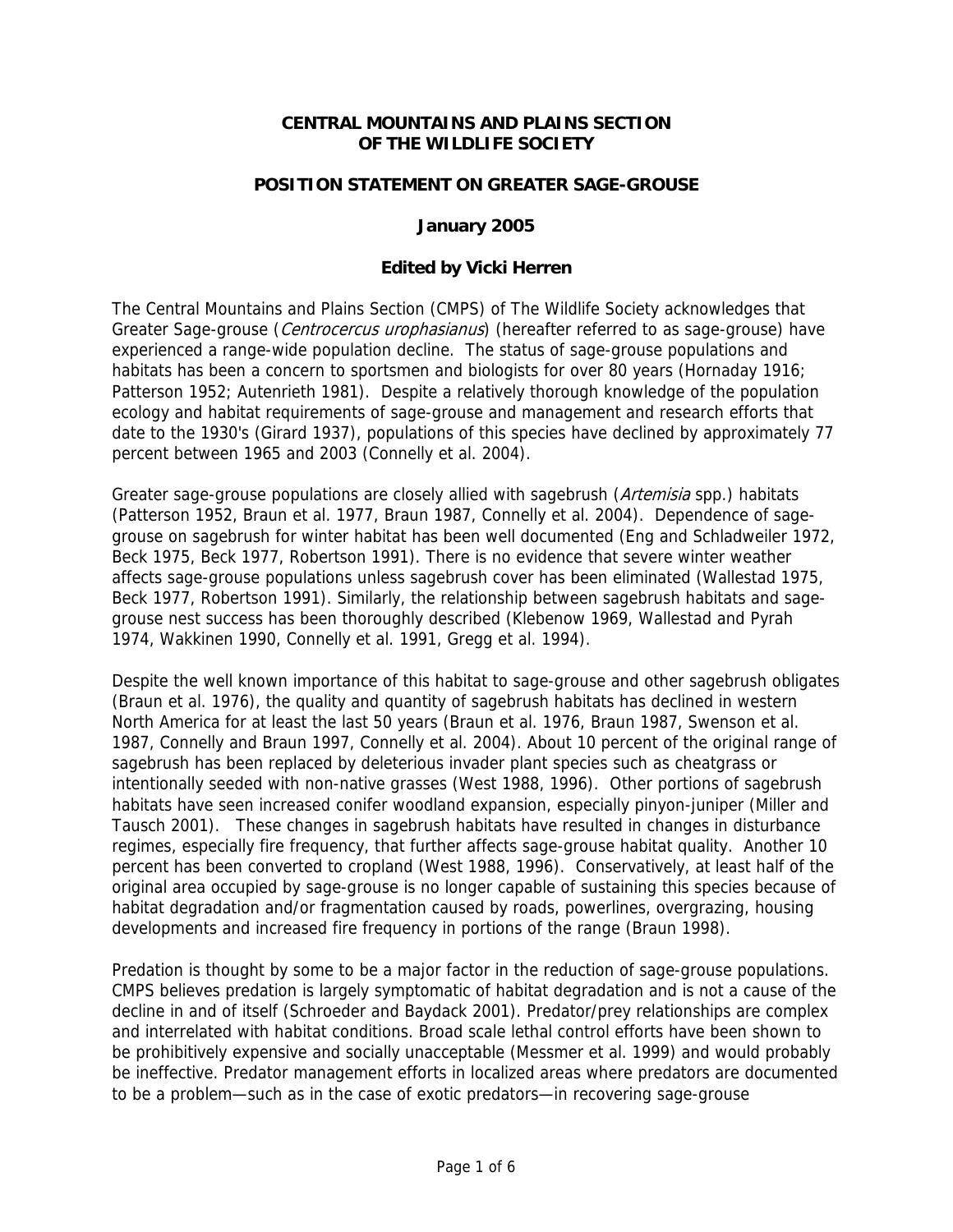populations may be warranted, but only on a very limited basis. Specific goals and objectives should be identified prior to implementing any predator management program and should be judiciously conducted with an experimental design, including controls, using sound adaptive management practices (Aldridge et al. 2004).

Sage-grouse populations occupy relatively large habitat areas on a year-round basis (Berry and Eng 1985, Connelly et al. 1988, 1994; Wakkinen 1990). Some sage-grouse populations migrate large distances between summer and winter habitats. Thus, in most cases, state and federal natural resource agencies and private landowners must coordinate efforts to successfully manage sage-grouse and their habitat.

Routine population monitoring should be used to assess trends and identify problems. Sagegrouse have relatively low reproductive rates (Connelly et al. 1993) and high survival rates (Zablan et al. 2003, Connelly et al. 1994, Crawford et al. 2004) compared with other gamebird species. Therefore, their response to improved habitat conditions will be slower than that of most other species (Connelly and Braun 1997). Population monitoring and quantitative habitat assessment are necessary to implement management.

Various groups and individuals have cited grazing by domestic livestock as a cause of sagegrouse habitat degradation and population decline. Domestic livestock have grazed most areas used by sage-grouse for over 100 years and this use is generally repetitive with annual or biennial grazing periods of varying timing and length (Braun 1998). Sage-grouse nesting and early brood-rearing occur in sagebrush-dominated rangelands with a healthy herbaceous understory. Grass height and cover affect sage-grouse nest site selection and success by providing visual obstruction from predators (Wakkinen 1990, Gregg 1991, Gregg et al. 1994, Delong et al. 1995, Sveum et al. 1998). Historic and scientific evidence indicates that livestock grazing did not increase distribution of sagebrush (Peterson 1995) but it markedly affected the understory over relatively large areas and may have altered sagebrush density in localized areas (Vale 1975, Tisdale and Hironaka 1981). Moreover, grazing by wild ungulates may reduce sagebrush cover (McArthur et al. 1988, Peterson 1995) and livestock grazing may result in high trampling mortality of sagebrush seedlings (Owens and Norton 1992). In many areas sagegrouse would benefit from improved livestock grazing systems that favor the herbaceous understory required for successful nesting and early brood-rearing. A change from season-long grazing to a more variable system is encouraged. Numbers of wild ungulates should also be managed in a manner mindful of potential impacts to sage-grouse habitat.

Oil and gas development activities have impacted sage-grouse habitat since the discovery of commercial recoverable quantities of oil near Lander, Wyoming in the 1880's. From the 1880's to the early 1960's development of oil dominated development efforts. Since the 1960's and to date, natural gas has dominated energy development in the intermountain west (Braun et al. 2002). The development of oil and gas resources results in the construction of access roads, well pads, pipelines, transmission and power lines, compressor stations, and other ancillary facilities (Connelly et al. 2004). Construction of these facilities results in direct loss of sagebrush habitats. Degradation of sage-grouse habitats occurs from spread of noxious weeds and invasive plant species and noise associated from construction and operation of facilities. Lyon and Anderson (2003) found female sage-grouse nested greater distances from leks and had lower nesting initiation rates in areas that had vehicle traffic than in areas that had no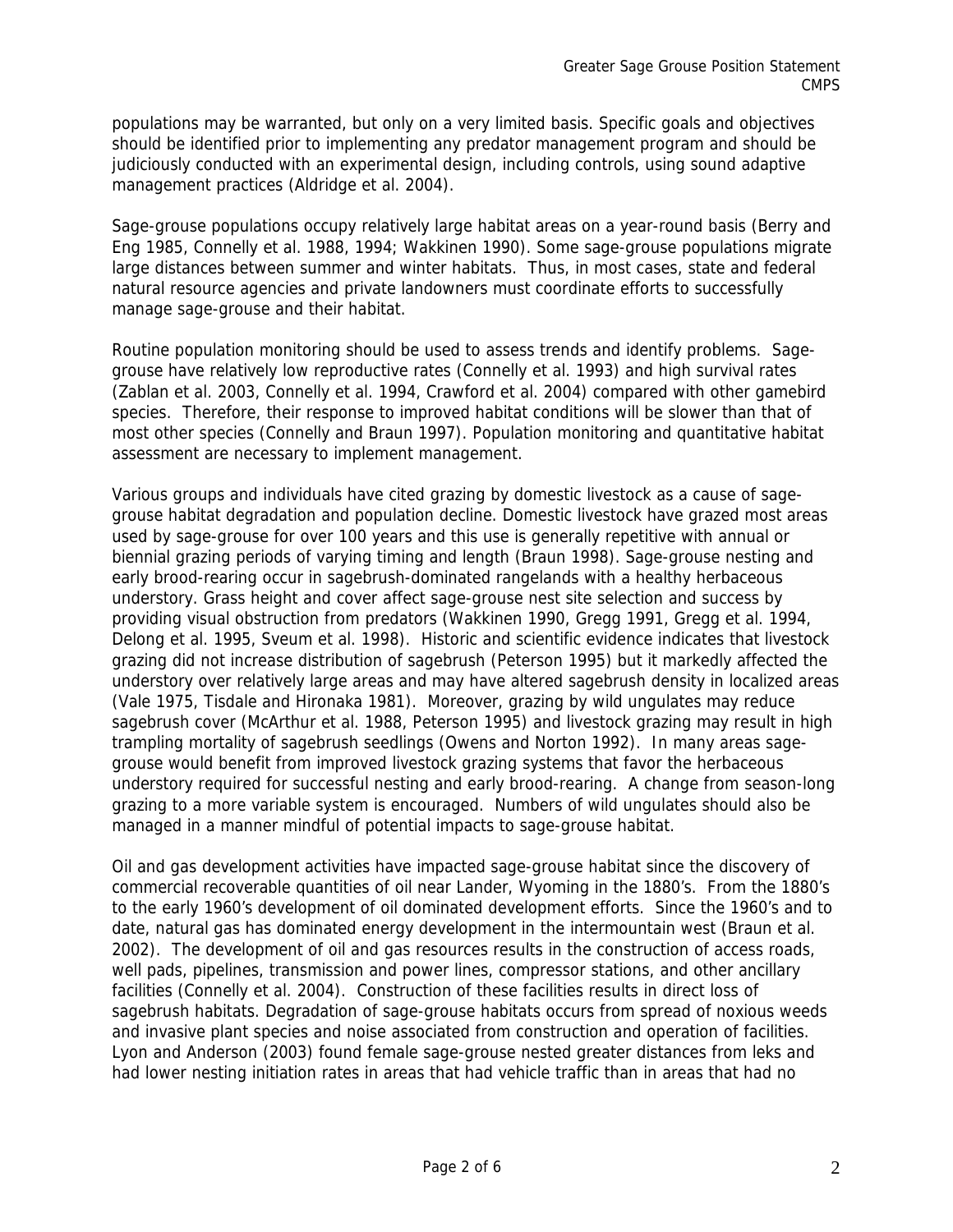vehicle traffic. The placement of oil and gas facilities also fragments sagebrush landscapes for periods of 20 to 100 years depending upon the life of the oil or gas field (Connelly et al. 2004).

Degraded sagebrush habitats can be restored by mechanical disturbance, fire, and herbicides. Appropriate techniques should be decided by local wildlife biologists in consultation with range ecologists on a case-by-case basis. The treatment technique and its size and scope must consider the needs of sage-grouse so that adequate sagebrush habitats remain while treated areas rejuvenate. While fire may be a useful tool in some locations, the cheatgrass invasion across the Great Basin has limited the efficacy of fire in this environment. Wildfires in cheatgrass prone areas, or in areas of limited sagebrush/sage-grouse distribution, should be aggressively extinguished.

# **Recommendations:**

- 1. CMPS believes state/provincial wildlife agencies are in the best position to take the lead in changing the status of greater sage-grouse populations. State/provincial wildlife agencies are strongly encouraged to promote management programs that will not only halt the decline of sage-grouse populations but also begin recovery to a higher population level. These programs need to include monitoring and reporting of the results of management actions to the appropriate regulatory agency and all partners. These programs also are generally very sensitive to the needs and culture of local ranchers and farmers. In some states/provinces, maintaining existing populations may be the best possible scenario. It may be possible to halt further loss of sage-grouse habitat but to replace lost habitat may be impossible for the majority of acres lost. Reclaiming sage-grouse habitat that has been lost to cropland, roads, energy development and other development may be cost prohibitive. An incentive program to compensate private landowners will be essential in some areas and costs will be high.
- 2. Because the Bureau of Land Management (BLM) and the U.S. Forest Service (USFS) are the largest managers of sage-grouse habitat (58 percent), CMPS encourages these agencies to be more aggressive, effective, and timely in their management of these habitats. However, CMPS also advocates management that actions be developed within an adaptive management framework—merging sound experimental designs with all management policies—increasing understanding and learning of management initiatives (Aldridge et al. 2004). CMPS believes the status and condition of sagebrush habitats on federal lands needs more attention. Many sagebrush obligate wildlife species, in addition to sage-grouse, also have experienced significant population declines (Paige and Ritter 1999). CMPS encourages federal land management agencies to develop land management plans consistent with state/provincial sage-grouse conservation plan and local working group objectives that include monitoring and reporting. Furthermore, CMPS strongly encourages aggressive implementation of these plans.
- 3. CMPS believes each state and province should develop a conservation plan for sage-grouse that uses local working groups comprised of representatives of agencies, non-government organizations, and individuals to identify and solve local issues. These local working groups should cooperate to document amount and condition of sagebrush rangeland remaining in each state or province. Conservation plans should summarize common problems for conserving sage-grouse and general conditions needed to maintain healthy sage-grouse populations. Local differences may occur and should be considered in conservation plans. Conservation plans should specify conservation projects, including an implementation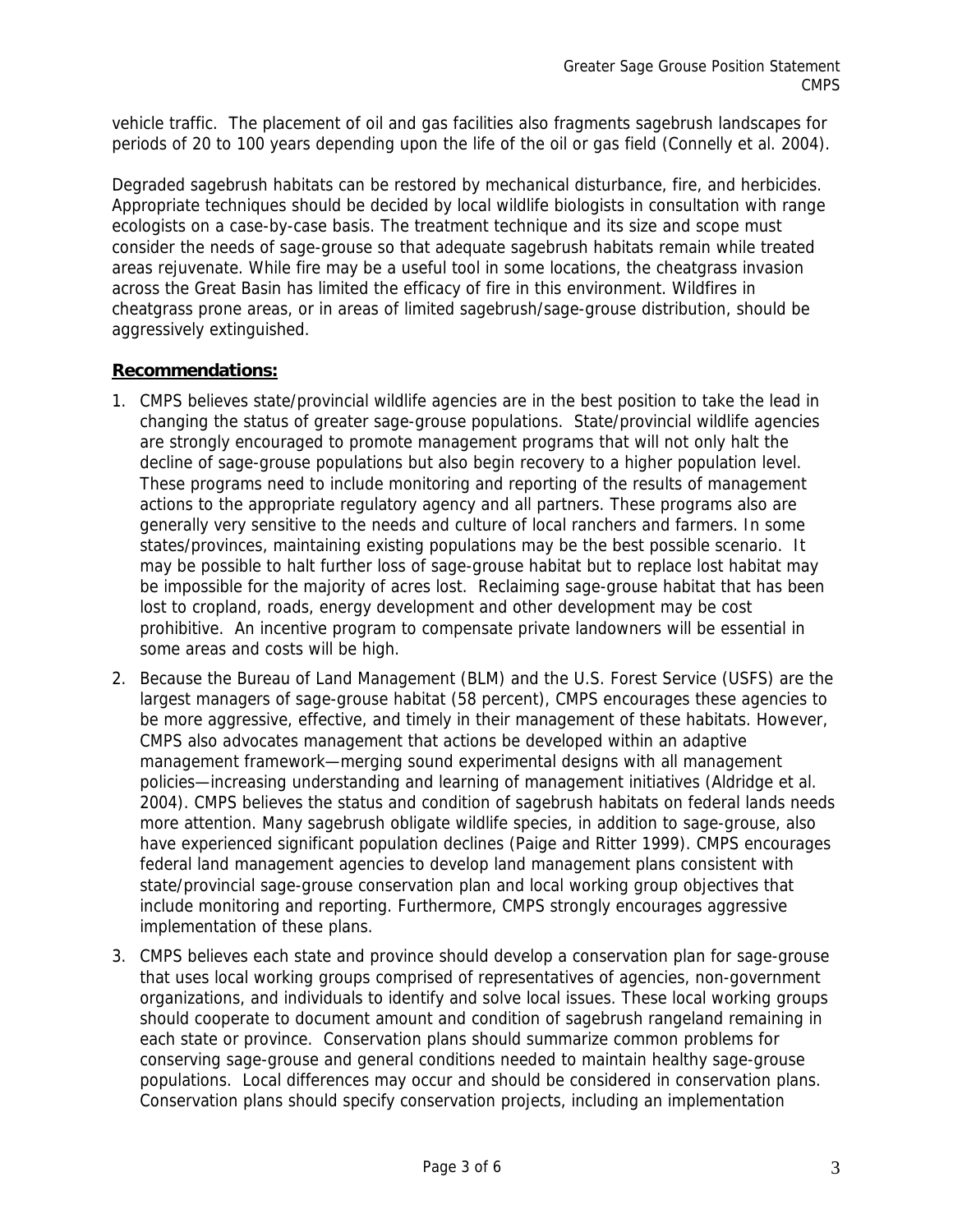schedule and a plan for monitoring and reporting effectiveness. The plans should follow the guidelines set forth by the Sage Grouse Framework Team established by the Western Association of Fish and Wildlife Agencies, BLM, USFS and the U.S. Fish and Wildlife Service (USFWS) and be consistent with the U.S. Fish and Wildlife Service's Policy for Evaluation of Conservation Efforts (PECE Policy).

- 4. CMPS believes the states/provinces need to continually strive to update population monitoring and reporting by improving and adequately funding lek surveys and counts. Associated with these surveys and counts there needs to be a sound evaluation component, allowing the assessment and improvement of these strategies (Aldridge et al. 2004).
- 5. CMPS does not believe federal intervention under the Endangered Species Act (ESA) is in the best interest of sage-grouse. The species is still found in 11 states and two Canadian provinces, thus has a wide distribution. Some recent recovery has been noted in some states/provinces. If states/provinces can use their funds to match local sources and federal dollars, they may be able to halt habitat declines, and some recovery of populations is possible. Private landowners are much more likely to respond to local planning and activity than to federal ESA actions and associated mandates.
- 6. CMPS does not believe sage-grouse should be a tool to further an agenda to remove domestic livestock from public lands by special interests. Domestic livestock and sagegrouse have co-existed for over a hundred years. Continually fine-tuning grazing systems based on scientific principles will work to benefit both livestock and grouse. During, during periods of drought, more aggressive livestock management is especially critical, and drought periods may require lower stocking levels and less intensive use.
- 7. CMPS believes USFWS efforts should be directed toward providing administrative and financial assistance to help states/provinces complete the conservation planning and implementation process for sage-grouse on a statewide and local basis. CMPS believes USFWS involvement should also include assisting the local working group in scrutinizing the progress of development, implementation, monitoring and application of adaptive management to better assure credibility and compliance.
- 8. CMPS believes non-government organizations should support the sage-grouse conservation. Government and non-government organizations and the local citizens can help to develop sources of funding for private landowner incentive programs to protect important habitats.
- 9. CMPS encourages protection/development of sage-grouse habitats on private lands and supports Farm Bill conservation programs that provide incentives and effectiveness monitoring to landowners in this regard.
- 10. CMPS supports Guidelines for Management of Sage Grouse Populations and Habitats as published (Connelly et al. 2000) and approved by the Western States Sage and Columbian Sharp-tailed Grouse Technical Committee and the Western Association of Fish and Wildlife Agencies. These guidelines should be considered and incorporated as applicable into natural resource agency management decisions regarding sage-grouse populations and habitat. Agencies should work cooperatively to refine guidelines based on reasonable and ecologically defensible data to meet local situations.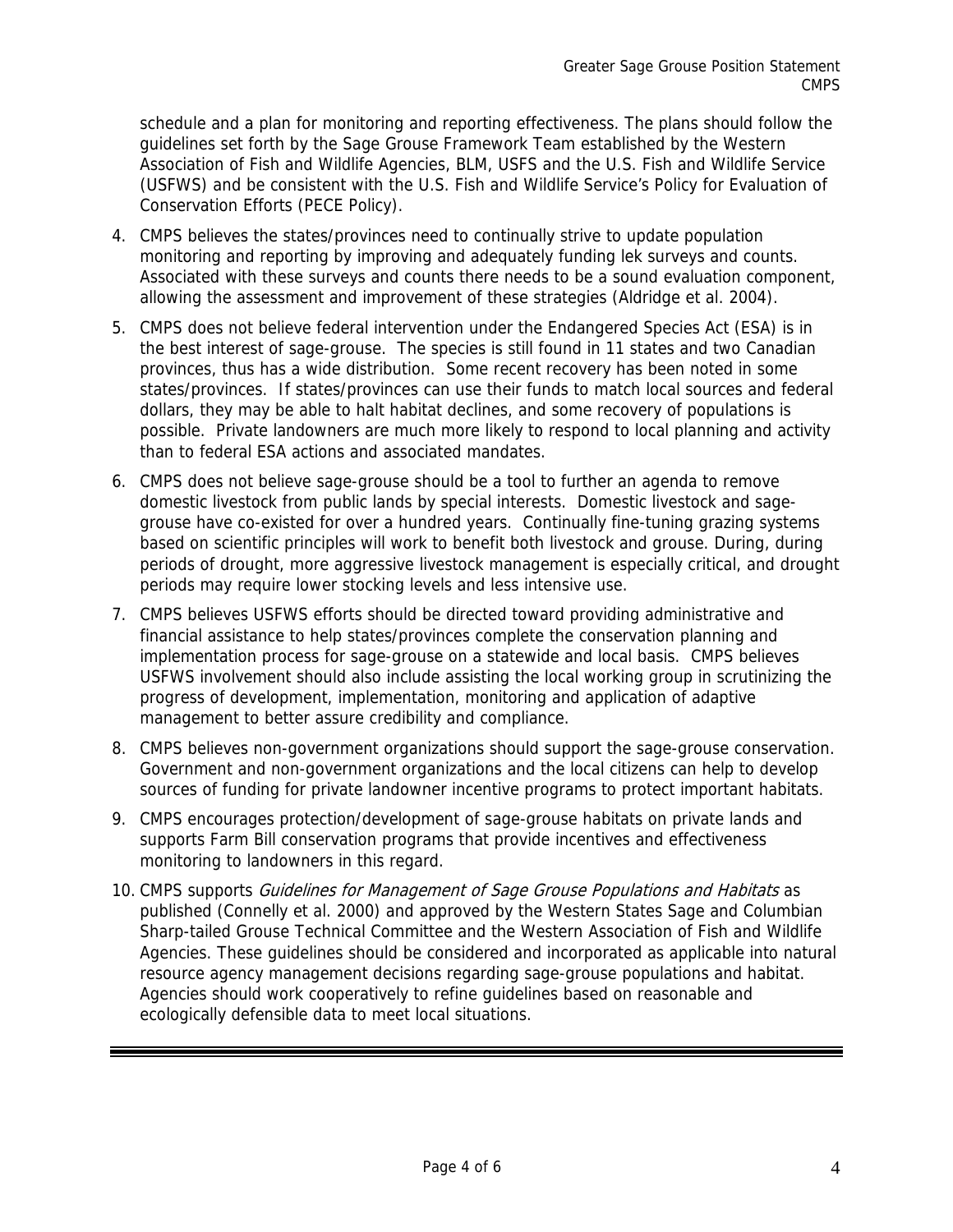#### **Literature Cited**

- Aldridge, C.L., M.S. Boyce, and R.K. Baydack. 2004. Adaptive management of prairie grouse: how do we get there? Wildlife Society Bulletin 32: 92-103.
- Autenrieth, R. E. 1981. Sage grouse management in Idaho. Idaho Department of Fish and Game Wildlife Bulletin 9, Boise, USA.
- Beck, T. D. I. 1975. Attributes of a wintering population of sage grouse, North Park Colorado. Thesis, Colorado State University, Fort Collins, USA.
- Beck, T. D. I. 1977. Sage grouse flock characteristics and habitat selection in winter. Journal of Wildlife Management 41:18-26.
- Berry, J. D., and R. L. Eng. 1985. Interseasonal movements and fidelity to seasonal use areas by female sage grouse. Journal of Wildlife Management 49:237-240.
- Braun, C. E. 1987. Current issues in sage grouse management. Proceedings of the Western Association of Fish and Wildlife Agencies 67:143-144.
- Braun, C. E. 1998. Sage grouse declines in western North America: what are the problems? Proceedings of the Western Association of State Fish and Wildlife Agencies 78:139-156.
- Braun, C. E., M. F. Baker, R. L. Eng, J. S. Gashwiler, and M. H. Schroeder. 1976. Conservation committee report on effects of alteration of sagebrush communities on the associated avifauna. Wilson Bulletin 88:165-171.
- Braun, C. E., T. E. Britt, and R. O. Wallestad. 1977. Guidelines for maintenance of sage grouse habitats. Wildlife Society Bulletin 5:99-106.
- Braun, C. E., O. O. Oedekoven, and C. L. Aldridge. 2002. Oil and gas development in western North America: effects on sagebrush steppe avifauna with particular emphasis on sage grouse. Transactions of the North American Wildlife and Natural Resources Conference 67:337-349.
- Connelly, J. W., and C. E. Braun. 1997. Long-term changes in sage grouse Centrocercus urophasianus populations in western North America. Wildlife Biology 3:229-234.
- Connelly, J. W., H. W. Browers, and R. J. Gates. 1988. Seasonal movements of sage grouse in southeastern Idaho. Journal of Wildlife Management 52:116-122.
- Connelly, J. W., R. A. Fischer, A. D. Apa, K. P. Reese, and W. L. Wakkinen. 1993. Renesting of sage grouse in southeastern Idaho. Condor 95:1041-1043.
- Connelly, J. W., S. T. Knick, M. A. Schroeder, and S. J. Stiver. 2004. Conservation assessment of greater sage-grouse and sagebrush habitats. Western Association of Fish and Wildlife Agencies. Unpublished Report. Cheyenne, Wyoming.
- Connelly, J. W., K. P. Reese, W. L. Wakkinen, M. D. Robertson, and R. A. Fischer. 1994. Sage grouse ecology report. Idaho Department of Fish and Game. Job Completion Report W-160-R-19, Subproject 9, Boise, Idaho, USA.
- Connelly, J. W., M. A. Schroeder, A. R. Sands, and C. E. Braun. 2000. Guidelines to manage sage grouse populations and their habitats. Wildlife Society Bulletin 28:967-985.
- Connelly, J. W., W. L. Wakkinen, A. D. Apa, and K. P. Reese. 1991. Sage grouse use of nest sites in southeastern Idaho. Journal of Wildlife Management 55:521-524.
- Crawford, J. A., R. A. Olson, N. E. West, J. C. Mosley, M. A. Schroeder, T. D. Whitson, R. F. Miller, M. A. Gregg, and C. S. Boyd. 2004. Ecology and management of sage-grouse and sage-grouse habitat. Journal of Range Management 57:2-19.
- DeLong, A. K., J. A. Crawford, and D. C. DeLong. 1995. Relationship between vegetational structure and predation of artificial sage grouse nests. Journal of Wildlife Management 59:88-92.
- Eng, R. L., and P. Schladweiler. 1972. Sage grouse winter movements and habitat use in central Montana. Journal of Wildlife Management 36:141-146.
- Girard, G. L. 1937. Life history, habits, and food of the sage grouse, Centrocercus urophasianus Bonaparte. University of Wyoming, Publication 3, Laramie, USA.
- Gregg, M. A. 1991. Use and selection of nesting habitat by sage grouse in Oregon. Thesis, Oregon State University, Corvallis, USA.
- Gregg, M. A., J. A. Crawford, M. S. Drut, and A. K. DeLong. 1994. Vegetational cover and predation of